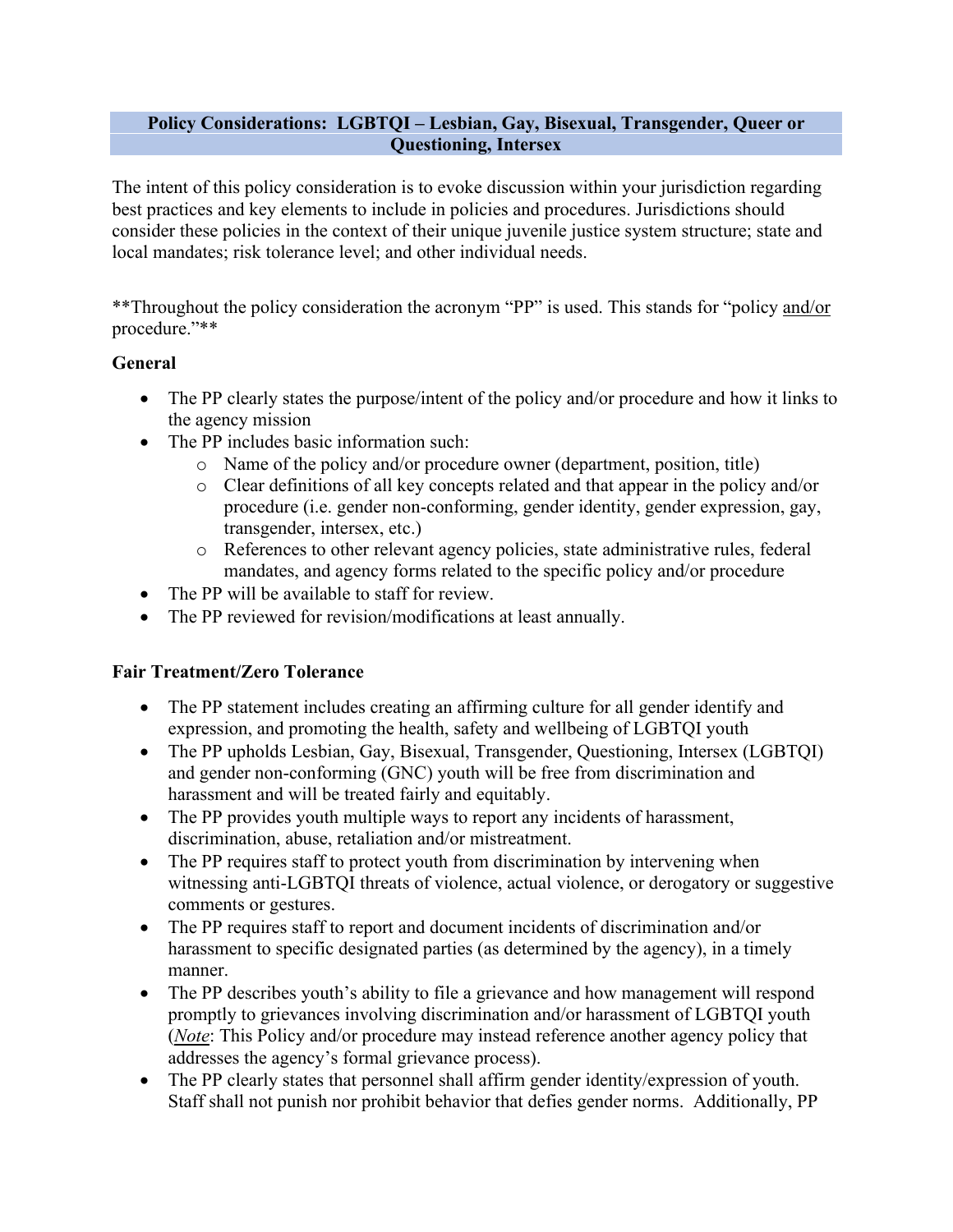shall state that staff shall not attempt to censor, suppress or change youth's selfproclaimed gender identify/expression.

## **Communication and Information Sharing**

- The PP requires youth be provided information at intake about agency policies on nondiscrimination and zero tolerance for harassment, bullying, and violence.
- The PP requires youth be asked about their sexual orientation as part of a vulnerability risk assessment at intake (PREA standard 115.341).
- The PP does not require youth to disclose information about sexual orientation or gender identity.
- The PP requires staff to provide (or refer to the appropriate staff member) accurate information about sexual orientation and gender identity if requested by youth.
- The PP requires staff to maintain confidentiality of LGBTOI youth (i.e. not discussing youth's sexual orientation with other youth, family members, etc. and discussing this information with other staff members only as it relates to the youth's treatment and safety needs).
- The PP directs staff to refer to transgender and intersex youth by their preferred name and the pronoun that reflects the youth's gender identity (even if their name has not been legally changed).
- The PP describes how to address transgender and intersex youth in written documents for example, using the youth's preferred name and noting youth's legal name in parentheses.
- The PP requires case management staff to assist youth identify supportive resources and professionals in their community prior to youth transitioning from the facility, and to disclose those resources to youth's caretakers to the extent that the youth wants.

# **Training**

- The PP requires all part-time and full-time staff volunteers, contractors, and interns to be trained on how to recognize, prevent, and respond to harassment against LGBTQI and gender nonconforming youth.
- The PP requires staff initial and annual training on basic terms and concepts related to LBGTQI, gender identity and expression.
- The PP requires staff training on how to obtain information about youth's sexual orientation, gender identity and gender expression in an effective, professional, and supportive manner.
- The PP requires staff have formal training on how to effectively interact with LGBTQI youth (PREA Standard 115.331) and gender non-conforming youth for new employees and on an annual basis.
- The PP requires mental health and medical providers be trained on the needs of and risks for LGBTQI youth (i.e. increased risk of suicide) as well as effectively communicating with LGBTQI youth.
- The PP requires staff be formally trained on how to conduct cross-gender pat searches in order to accommodate the search preference of transgender and intersex youth.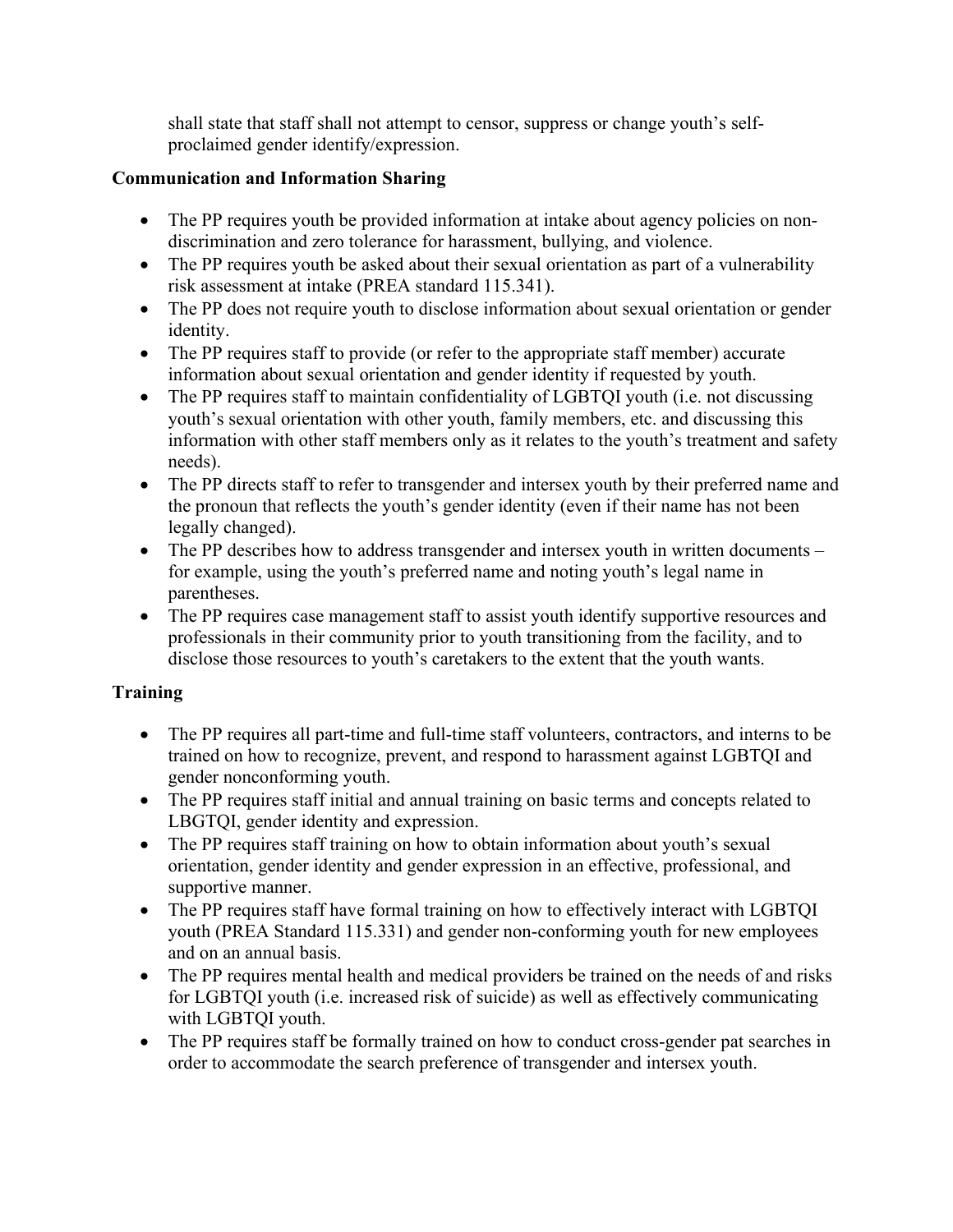## **Housing and Placement**

- The PP requires housing decisions for LGBTOI youth be made on a case-to-case basis (PREA Standard 115.342).
- The PP explains housing decisions be made based on information gathered from the vulnerability risk assessment; youth's own perception of emotional and physical safety; and discussions with medical staff, clinicians, and/or specific members of the youth's care/treatment team (PREA Standard 115.342).
- The PP explains how the information from the vulnerability risk assessment will be used to keep LGBTQI youth safe (PREA Standard 115.342).
- The PP informs which staff is responsible for documenting housing decisions and the rationale for these decisions (based on vulnerability information gathered) and where staff are required to document this information.
- The PP requires placement and programming assignments for transgender and intersex youth be reassessed a minimum of twice a year to identify any safety threats (PREA Standard 115.342). The placement and programming reassessment can be more frequent (JDAI standards recommend every 60 days).
- The PP prohibits LGTBQI youth from being placed in particular housing, bed or other assignments based solely on their identified or perceived sexual orientation or gender identity (PREA Standard 115.342).
- The PP prohibits LGTBQI youth from being placed in isolation solely for the purpose of keeping them safe from discrimination, harassment, or abuse.

# **Programming**

- The PP directs that the LGTBQI status will not be viewed as an indicator of the likelihood for sexual perpetration (PREA Standard 115.342).
- The PP states that staff do not consider LGBTI identification/status or a youth's gender non-conformity as an indicator of whether a youth is or is likely to be sexually abusive.
- The PP states that LGTBQI youth will not be excluded from activities and jobs for which they qualify and show interest because of their sexual orientation or gender identity.
- The PP requires transgender and intersex youth to have privacy when showering, toileting, and undressing – i.e. policy prohibits youth from undressing or showering in front of other youth (PREA Standard 115.342).
- The PP requires when a staff member must observe a transgender or intersex youth submit a urine sample for a drug test, the youth choses the gender of the staff member whom they are most comfortable being observed.
- The PP instructs staff where to document any deviations from the youth's preferred staff (gender) when undergoing a pat search, strip search, and/or a drug test.
- The PP prohibits transgender or intersex youth from being searched or physically examined for the sole purpose of determining the youth's anatomical sex (PREA Standard 115.315)
- The PP allows transgender and intersex youth the option to request that either a male or female staff member conduct a pat-down or strip search (PREA Standard 115.315)